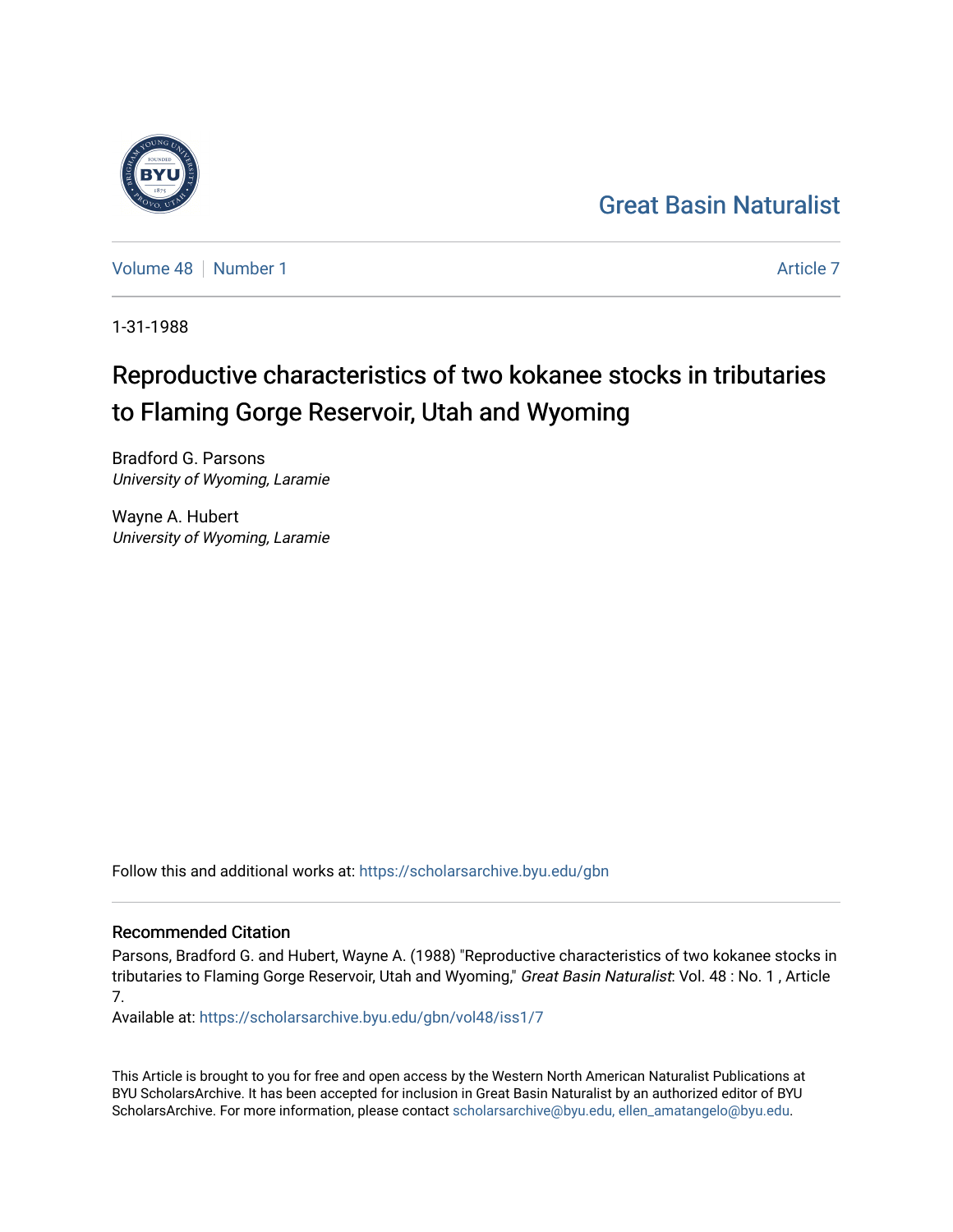## REPRODUCTIVE CHARACTERISTICS OF TWO KOKANEE STOCKS IN TRIBUTARIES TO FLAMING GORGE RESERVOIR, UTAH AND WYOMING

Bradford G. Parsons' and Wayne A. Hubert'

ABSTRACT.—The characteristics of kokanee (Oncorhynchus nerka) spawning stocks in the Green River and Sheep Creek (tributaries to Flaming Gorge Reservoir) are described as observed in fall 1985 and spring 1986; the time of spawning; length, age, and sex structure of the stocks; fecundity and egg retention; density of eggs in redds; and the timing of downstream drift of emerging fry. The time of spawning, length-frequency distributions of spawning fish, and egg density in redds differed between the two stocks, but other differences were not observed.

The kokanee (Oncorhynchus nerka), the landlocked form of sockeye salmon, have been widely introduced into reservoirs of the western United States as both a sport and forage fish (Wydoski and Bennett 1981). Despite the widespread stocking of kokanee by fishery managers, there is little published information on the dynamics of spawning stocks that migrate from reservoirs or lakes into streams to spawn. Past studies include descriptions of stocks that migrate from Flathead Lake (Hanzel 1964, Fraleyand McMullin 1984) and Lake Koocanusa (Huston 1984) in Montana, Porcupine Reservoir in Utah (Janssen 1983), Priest and Upper Priest lakes in Idaho (Bjornn 1961), Lake Tahoe in California (Cordone et al. 1971), and Nicola Lake in British Columbia (Lory and Northcote 1965).

From 1963 to 1983, 2.2 million kokanee were stocked in Flaming Gorge Reservoir on the Green River in Wyoming and Utah (Wengert 1985). Natural reproduction of kokanee occurred in two tributaries to the reservoir—the Green River in Wyoming and Sheep Creek in Utah. The objective of the present study, from <sup>1</sup> October to 19 November 1985 and from <sup>1</sup> March to 27 May 1986, was to describe the characteristics of the koka nee spawning stocks in these two streams in cluding the time of spawning; length, age, and sex of the spawning fish; fecundity and egg retention; density of eggs in redds; and the time of downstream drift of emerging fry.

#### **STUDY AREA**

Flaming Gorge Reservoir is on the Green

River in Sweetwater County, southwest Wyoming, and Daggett County, northeast Utah. The dam was closed and the reservoir began filling in November 1962. At full pool the reservoir is 145 km long and has <sup>a</sup> surface area of 17,000 ha.

The Green River originates in the Wind River Mountains of Wyoming. Fontenelle Dam, 115 km upstream from Flaming Gorge Reservoir, creates a barrier to upstream fish movement, and its hypolimnetic discharge provides cold water to support a salmonid fishery downstream to Flaming Gorge Reservoir. Kokanee spawning isconcentrated over the 3.5-km reach of the Green River immediately downstream from Fontenelle Dam. Over this reach the rixer had an average wetted width of <sup>68</sup> m (range 33-121 m) and <sup>a</sup> constant discharge of  $24 \text{ m}^3/\text{second during fall}$ 1985.

Sheep Creek is a small, high-gradient stream that enters Flaming Gorge Reservoir from the west in Utah. Most of the discharge originates from <sup>a</sup> large spring 9.6 km up stream from the reservoir. Kokanee spawning occurs 1-7 km upstream from the creek mouth. Mean wetted width over this reach was 8.4 m (range 2.9-23.9 m) during fall 1985, and average discharge was 1.6 m<sup>3</sup>/second over the same period.

#### **METHODS**

Kokanee adults were collected from both streams to determine the timing of migration; length, age, and sex structure of the stocks; and fecundity and egg retention by females.

Wyoming Cooperative Fish and Wildlife Research Unit, University of Wyoming, Laramie. Wyoming \$2071. The Unit is supported by the University of Wyoming, Wyoming Game and Fish Department, and U.S. Fish and Wildlife Service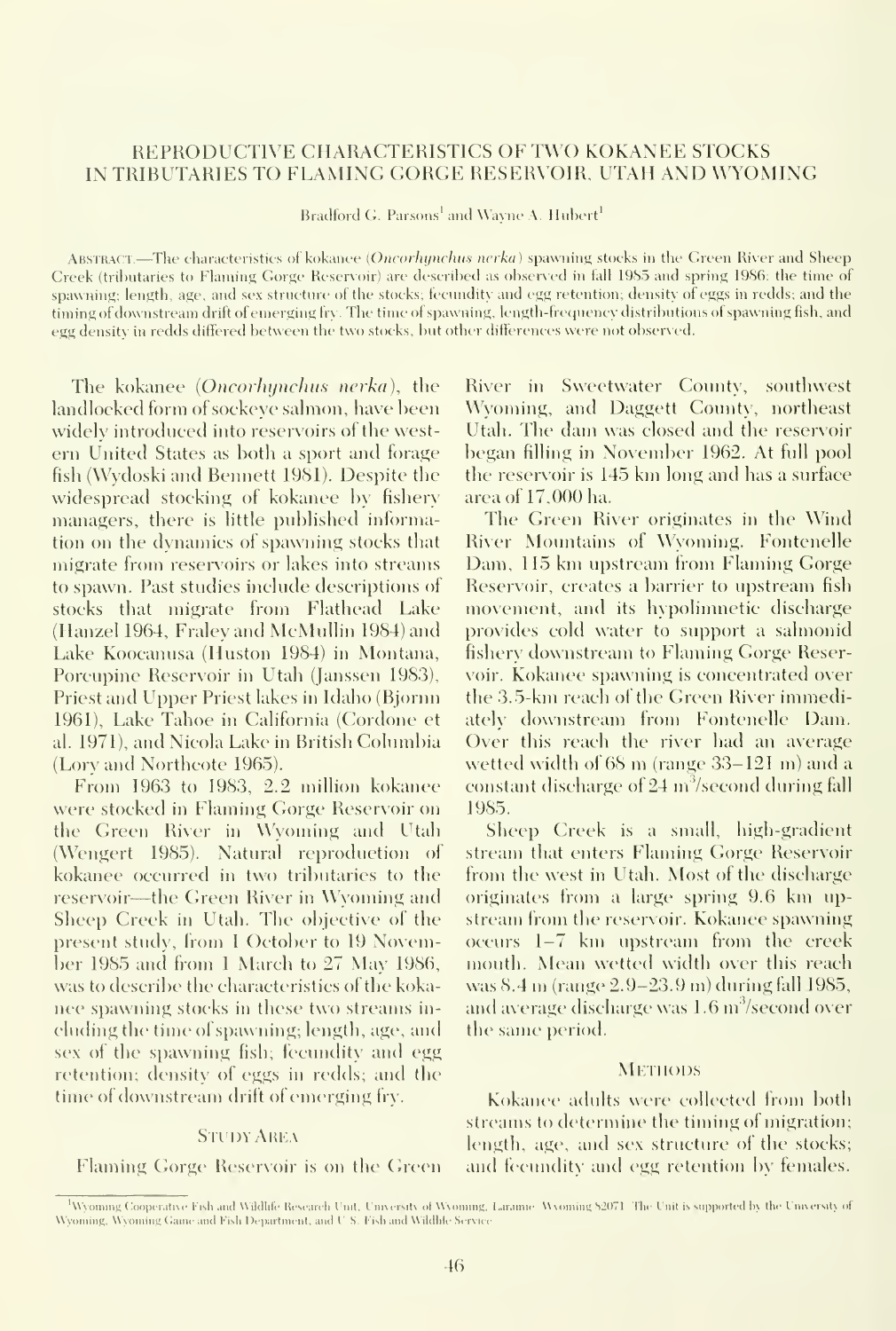In the Green River, fisli were sampled from angler catches and with an electrofishing boat between 0.5 and 3.5 km downstream fiom Fontenelle Dam during fall 1985. A trap in stalled across the mouth of Sheep Creek in September prevented fish from passing up stream without being caught. The trap was checked at about 1000 and 1800 hrs each day.

Total lengths were measured to the nearest millimeter. Otoliths were removed by the method of Schneidervin and Hubert (1986), and age was determined by three independent readers using a dissecting scope. Esti mated age was the modal value or the median value of the three readings (Hubert et al. 1987). The fish were sexed by morphological differences. Ovaries were removed and placed in Gilson's fluid to break down ovarian tissue and harden the eggs for counting TABLE 2. Age structure for kokanee spawners in sam-<br>(Saughan 1082). Dand famalus wave collected ples from the Green River and Sheep Creek, fall 1985. (Snyder 1983). Dead females were collected, and all eggs remaining in the body cavity were removed and counted to determine egg retention.

We used <sup>a</sup> modified Hess sampler to exca vate redds and estimate egg deposition (Usinger 1956). The sampler was placed over a portion of the redd, and rocks were removed and water stirred to lift eggs into the current<br>to be carried into the catch bucket. Excava- km downstream from Fontenelle Dam on 1 to be carried into the catch bucket. Excavation continued to a depth of 20–25 cm at dif-<br>ferent locations until the entire redd had been low riffles on 15 October, and the first redd ferent locations until the entire redd had been sampled.

measured with drift nets (0.25-m<sup>2</sup> mouth, 4- Water temperatures during the spawning pe-<br>mm mesh Ace netting), 7.2 km downstream - riod ranged from 4 to 7 C. Moribund kokanee<br>from Fontenelle Dam on the Green River and - we from Fontenelle Dam on the Green River and were observed until 19<br>50 m upstream from the high-water mark of sampling was terminated. <sup>50</sup> m upstream from the high-water mark of Flaming Gorge Reservoir on Sheep Creek. Samples were collected about once a week at served jumping in Sheep Creek Bay of Flam-<br>1-hr intervals after sundown in spring 1986. ing Gorge Reservoir on 27 August. The first 1-hr intervals after sundown in spring 1986. Ing Gorge Reservoir on 27 August. The first<br>Flowmeters (General Oceanics, Miami, Flor-Illiance was observed in Sheep Creek on 5 Flowmeters (General Oceanics, Miami, Florida) were mounted in the nets to measure the September and migration peaked on 12 Sepwater volume sampled. Stream discharge es-<br>tember 1985. The first redd was observed on timates for the Green River at Fontenelle 13 September; new redds were found over the Dam were obtained from the U.S. Bureau of following nine days. Water temperatures Dam were obtained from the U.S. Bureau of following nine days. Water temperatures<br>Reclamation and were made by the float ranged from 7 to 15 C during the spawning Reclamation and were made by the float method (Buchanan and Somers 1969) for Sheep Creek.

#### **RESULTS**

## Time of Migration and Spawning

On the Green River, anglers were first observed snagging kokanee within the initial 1.5 in Table 1. Length-frequency distributions

TABLE 1. Length-frequency distributions of kokanee in samples from the Green River and Sheep Creek, fall 1985.

|             | <b>Green River</b> |                  | <b>Sheep Creek</b> |                  |
|-------------|--------------------|------------------|--------------------|------------------|
| Length (mm) | Male               | Female           | Male               | Female           |
| $261 - 250$ | $\left( \right)$   | $\theta$         | $\overline{2}$     | $\theta$         |
| 281-300     | $\left( \right)$   | $\theta$         | $\overline{2}$     | $\left( \right)$ |
| 301-320     | $\theta$           | $\theta$         | 1                  | $\left( \right)$ |
| $321 - 340$ | $\theta$           | $\theta$         | 1                  | 3                |
| 341-360     | $\sqrt{2}$         | 3                | $\theta$           | $\tilde{5}$      |
| 361–380     | 3                  | 23               | 6                  | 9                |
| $381 - 400$ | 21                 | 104              | 15                 | 20               |
| $401 - 420$ | 45                 | 158              | 24                 | 52               |
| $421 - 440$ | 73                 | 46               | 42                 | 33               |
| $441 - 460$ | 47                 | 7                | 48                 | 17               |
| $461 - 480$ | 12                 | $\left( \right)$ | 21                 | $\overline{2}$   |
| $481 - 500$ | $\theta$           | $\theta$         | 6                  | $\theta$         |
| $501 - 520$ | $\theta$           |                  | $\overline{2}$     | $\theta$         |

| Estimated<br>age (years) | Green River  |        | <b>Sheep Creek</b> |                          |
|--------------------------|--------------|--------|--------------------|--------------------------|
|                          | Male         | Female | Male               | Female                   |
| $\overline{2}$           |              | 3      |                    |                          |
| 3                        | $40^{\circ}$ | 35     | 21                 | 29                       |
| $\overline{4}$           | 53           | 43     | 50                 | $+4$                     |
| $\overline{5}$           | $\Omega$     |        |                    | $\overline{\mathcal{A}}$ |

was observed on 22 October. Intensive The downstream drift of emergent fry was spawning continued over the next two weeks.<br>easured with drift nets  $(0.25 \text{m}^2 \text{ mouth}, 4)$  Water temperatures during the spawning pe-

Mature, reddish orange kokanee were ob-

#### **Spawning Stock Structure**

Length frequencies of 545 kokanee (204 males, 341 females) from the spawning run in the Green River and 311 (170 males, 141 females) from the run in Sheep Creek are shown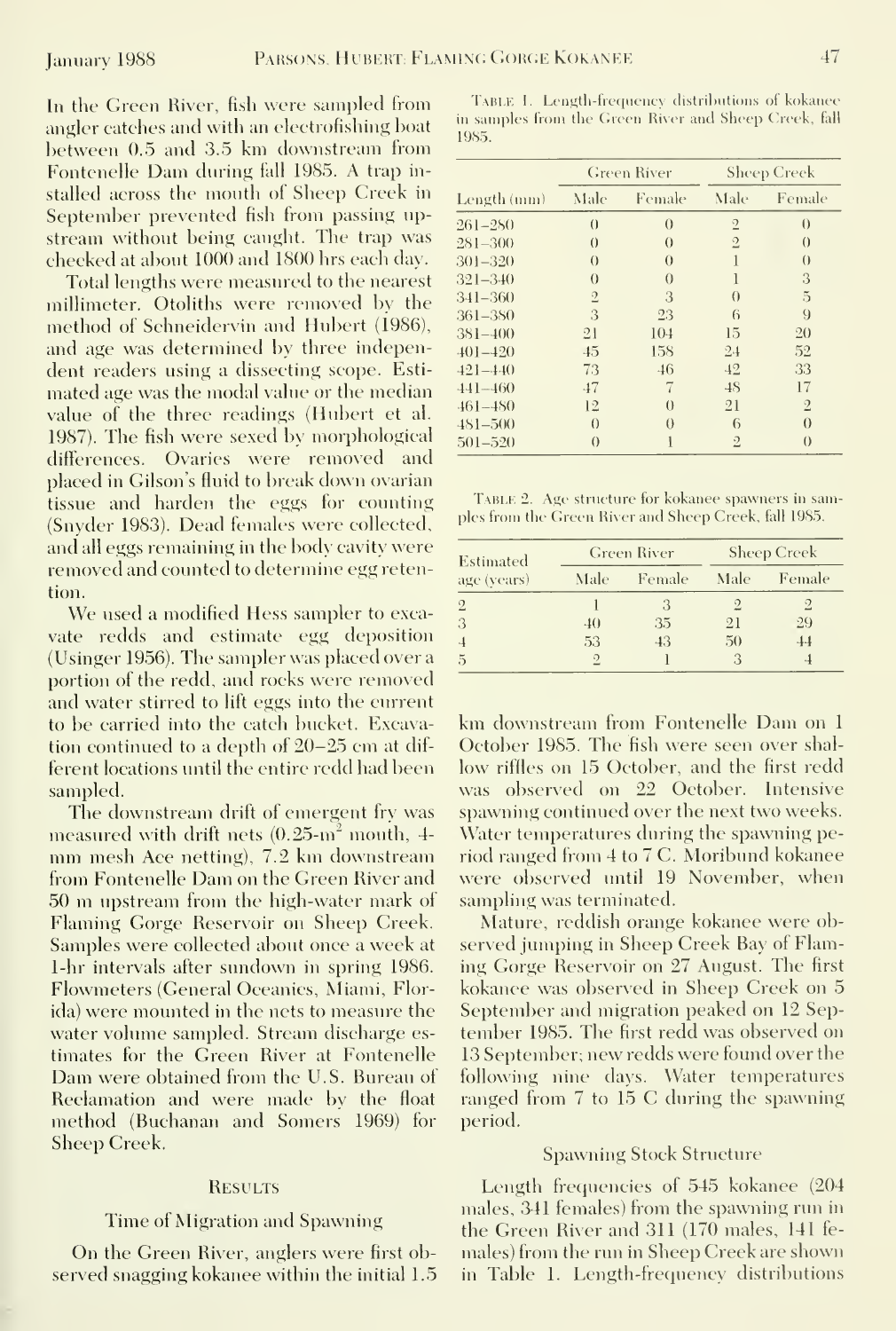

Fig. 1. Absolute fecundity versus total length of female kokanee from the Green River, fall 1985.

differed significantly between the Green River and Sheep Creek for both males (Kolmogorov-Smernov test,  $p = .015$ ) and females  $(p=.001)$ . Average total length of male kokanee was 427 mm in Green River and 431 mm in Sheep Creek. Females averaged 405 mm in Green River and 412 mm in Sheep Creek.

Age structure of both male and female kokanee was similar in the two streams (Table 2). Fish of age 4 made up more than 50% of the fish of both sexes in both streams. The male to female ratio was  $1.5:1$  (not determined for the Green River).

#### **Fecundity and Egg Retention**

Absolute fecundity—the number of ripening eggs in the female before spawning—was estimated for fish from both the Green River and Sheep Creek (Figs. 1, 2). Log transformations and multiple regressions based on both length and age as independent variables did not significantly increase the variance accounted for in either stream sample. Regression equations were not significantly different between streams.

An average of  $1,370$  eggs per female (n) 328) were stripped from Sheep Creek fish by Wyoming Game and Fish Department personnel in 1985. Examination revealed an average of 136 (SD  $=$  43) eggs remained in the body cavity of artificially spawned fish (n 12). The average number of residual eggs in 83 dead females from Sheep Creek was 71 (SD 136).



Fig. 2. Absolute fecundity versus total length of female kokanee from Sheep Creek, fall 1985.

#### **Egg Deposition**

Excavations of redds yielded an average of 406 (SD = 303, range 0–1,058) eggs in 16 redds in the Green River and  $113(SD = 153)$ , range 0-447) eggs in 12 redds in Sheep Creek. A Mann-Whitney test indicated that the Green River redds contained significantly more eggs than Sheep Creek redds.

#### Downstream Drift of Emergent Fry

Drifting kokance fry were sampled in the Green River from 22 March to 22 May 1986 (when sampling was terminated due to high discharges of  $250 \,\mathrm{m}^3/\mathrm{second}$ ). Discharges during the sampling period were  $41-160$  m<sup>3</sup>/second. A total of 65 kokance fry were captured during 16 sampling nights; the largest number (13) was taken on 22 May, when an estimated 1,800 fry drifted past the sampling site during the four-hour sampling period. Total estimated fry drift between 22 March and 27 May was 31,000.

Kokanee fry sampling in Sheep Creek was conducted from 1 March to 17 May, when discharge increased to over 2.5 m<sup>3</sup>/second. During the sampling interval discharge was  $0.8-2.4$  m<sup>3</sup>/second. A total of 658 kokanee fry were captured during 32 sampling nights. The peak catch of 164 fry was made on 24 April. An estimated 6,800 fry drifted past the sampling site between 1 March and 17 May.

On five dates we collected samples in Sheep Creek for 24-hour periods. Fry were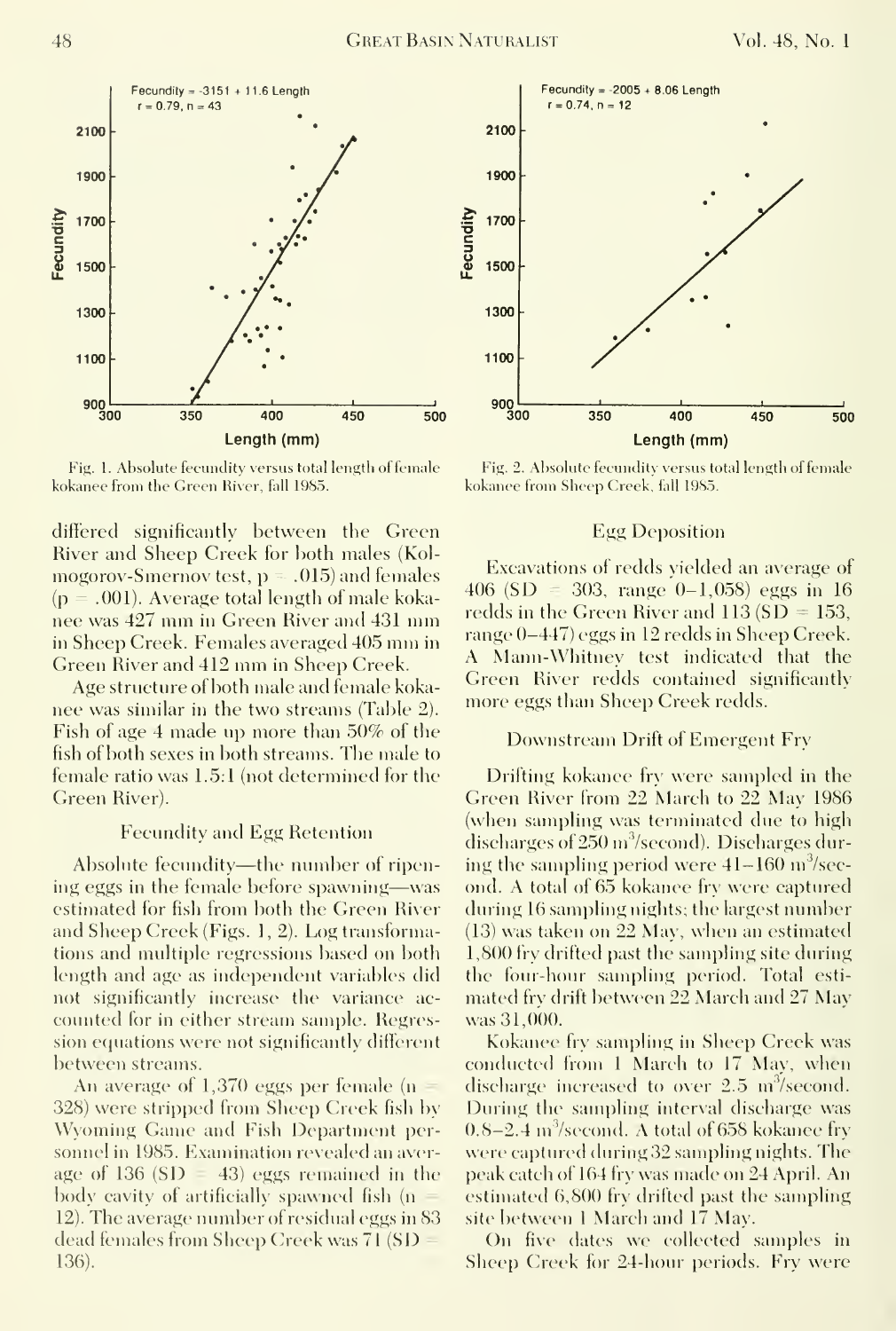| Length (mm) | <b>Green River</b> | <b>Sheep Creck</b> | Lake Huron <sup>a</sup> | Lake Stevens <sup>b</sup> |
|-------------|--------------------|--------------------|-------------------------|---------------------------|
| 300         | 329*               | $413*$             | 590                     | 1024                      |
| 325         | $619*$             | $615*$             | 753                     | $1163*$                   |
| 350         | 909                | 816                | 943                     | $1321*$                   |
| 375         | 1199               | 1018               | 1162                    |                           |
| 400         | 1489               | 1219               | 1414                    |                           |
| 425         | 1779               | 1420               | 1700                    |                           |
| 450         | 2069               | 1622               | 2022                    |                           |
| 475         | 2359*              | 1823*              | 2382                    |                           |

TABLE 3. Comparison of predicted kokance fecundity from length-fecundity equations for four waters.

\*Predicted fecundity outside the range of lengths used to develop the equations. <sup>a</sup>Collins (1971)

 $<sup>b</sup>$  Pfeifer (1978)</sup>

captured exclusively between sunset and 0200 hrs, except that two fry were taken between 1400 and 1700 hrs on 20 March. Fry eatch was not related to either discharge or water temperature in either stream during the sampling period.

#### **DISCUSSION**

Coloration of kokanee spawners differed distinctly between the Green River and Sheep Creek. Green River fish were drab, whereas Sheep Creek fish were bright reddish orange. Information on various kokanee strains suggests that the Green River fish were descendants of the Flathead Lake, Montana, strain, and the brightly colored Sheep Creek fish were descendants of the Kootenay Lake, British Columbia, strain.

Kokanee generally spawn between August and January, the exact timing depending upon the genetic background of the stock and the lake environment (Seeley and McCammon 1966). The differences in spawning time between the Green River (late October and early November) and Sheep Creek (September) further suggested that the stocks had differing genetic backgrounds.

Population structure was similar in the Green River and Sheep Creek. Age at maturity in Kokanee ranges from 2 to 7 years (Seeley and McCammon 1966). A 4-year life evele tended to predominate in the present study. Most of the kokanee spawners in both streams were estimated to be 4 years old (range 2-5 years). The frequency of aging errors was unknown, but some errors were likely.

As shown in Table 3, the fecundity of females from the Green River and Sheep Creek was similar to that of fish migrating from Lake Huron (Collins 1971) and Lake Stevens, Washington (Pfiefer 1978). Kokanee from Sheep Creek retained an average of 4.5% of their eggs; elsewhere retention rates were 1.5% (Pfiefer 1978) and 6.2% (Janssen 1983).

The density of eggs in redds differed between the Green River and Sheep Creek. Access to spawning sites in Sheep Creek was generally blocked by the trap across the creek, but 328 females were released after being stripped of eggs and allowed to move upstream. Redd building after being stripped of eggs has been reported in other salmon (Belding 1934, Hoover 1936) and could explain the lower egg densities observed in Sheep Creek.

Despite probable genetic differences, as well as differences in the timing of migration, length-frequency distributions, and egg density in redds, between the Green River and Sheep Creek kokanee, the two stocks showed little difference in such adult population features as age composition, fecundity, and egg retention.

#### **ACKNOWLEDGMENTS**

This study was funded by the Wyoming Game and Fish Department. We appreciate the assistance of Wyoming Game and Fish Department biologists D. Dufek, K. Johnson, and B. Wengert, and Utah Division of Wildlife Resources biologists S. Brayton and R. Schneidervin. Field and laboratory assistance was provided by J. Hart, S. Kozel, J. Lessard, A. Orabona, B. Rhodine, and M. Tieszen. Statistical advice was obtained from T. Thompson, and L. Wengert sewed nets for us. D. Anderson and R. Wiley reviewed the manuscript and made suggestions.